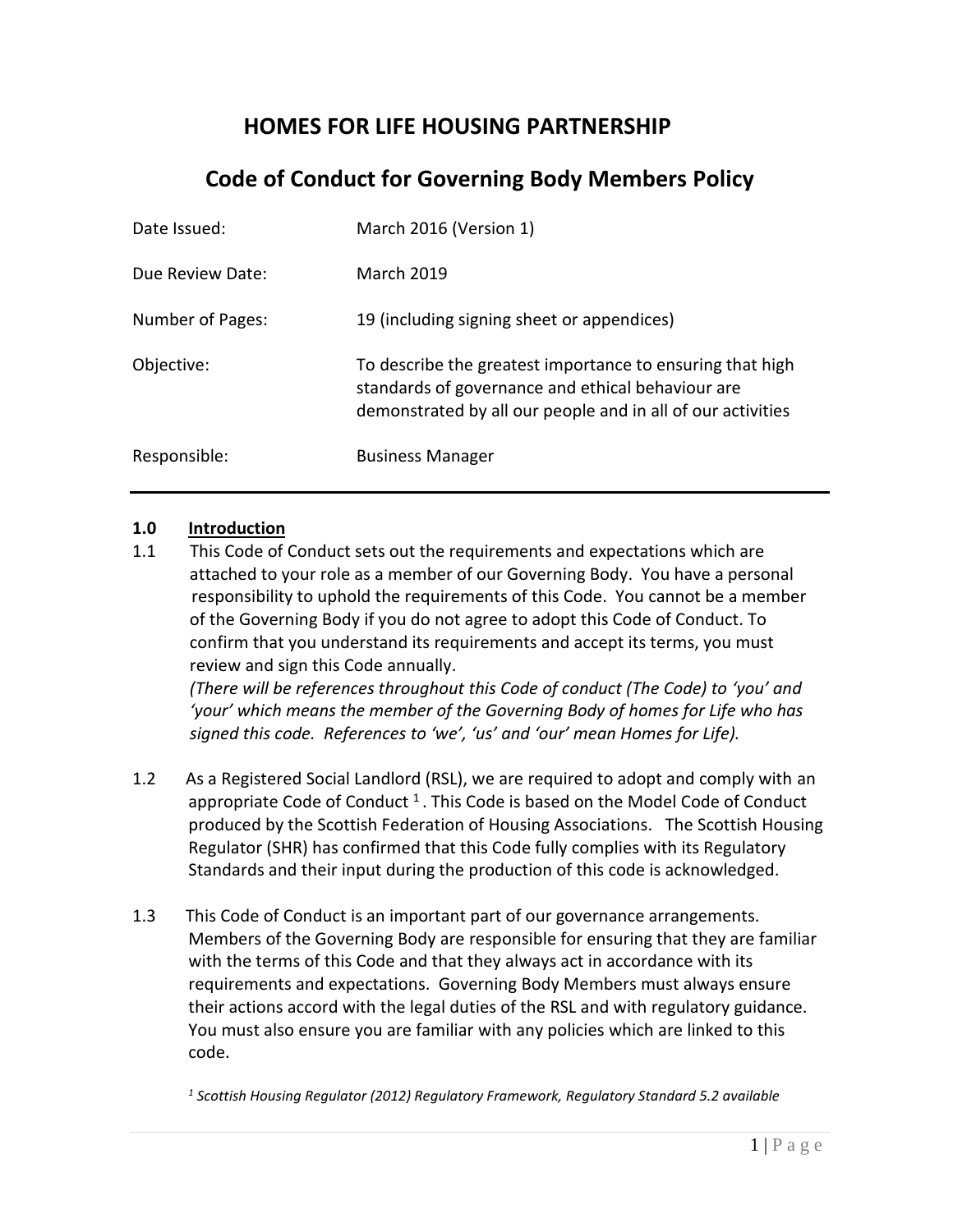1.4 If a member of the Governing Body appears to have breached any part of this Code, the matter will be investigated in accordance with the procedures set out at (Appendix 2). A breach of this Code may result in action being taken by the Governing Body to remove the member(s) involved.

# **2.0 Who the Code applies to**

2.1 This Code of Conduct applies to all elected, appointed and co-opted members of our Governing Body and its committees (and to the governing bodies of all subsidiaries).

# **3.0 How the Code is Structured**

3.1 The Code is based on the seven principles which are recognised as providing a framework for good governance. They demonstrate honesty, integrity and probity  $2$ . Each principle is described, as it applies to the activities of a RSL and its Governing Body Members, and supporting guidance is offered for each to provide more explanation of the Code's requirements. The guidance is not exhaustive and it should be remembered that Governing Body Members and RSLs are responsible for ensuring that their conduct at all times meets the high standards that the RSL sector is recognised for upholding.

# **4.0 The Principles**

- 4.1 The seven principles and what they mean for the purposes of this Code are:
	- A. Selflessness
	- B. Openness
	- C. Honesty
	- D. Objectivity
	- E. Integrity
	- F. Accountability
	- G. Leadership

**A: Selflessness:** You must act in the best interest Homes for Life at all times and must take decisions that support and promote our strategic plan, aims and objectives. Members of the Governing Body should not promote the interests of a particular group or body of opinion to the exclusion of others.

A.1 You must always uphold and promote our aims, objectives and values and act to ensure their successful achievement.

*<sup>2</sup> Committee for Standards in Public Life 1994, [Nolan Principles on Standards in Public Life](http://www2.le.ac.uk/offices/finance/staff/regulations/appendices/appendix-a-the-seven-principles-of-public-life-from-the-report-of-the-committee-for-standards-in-public-life-the-nolan-report)*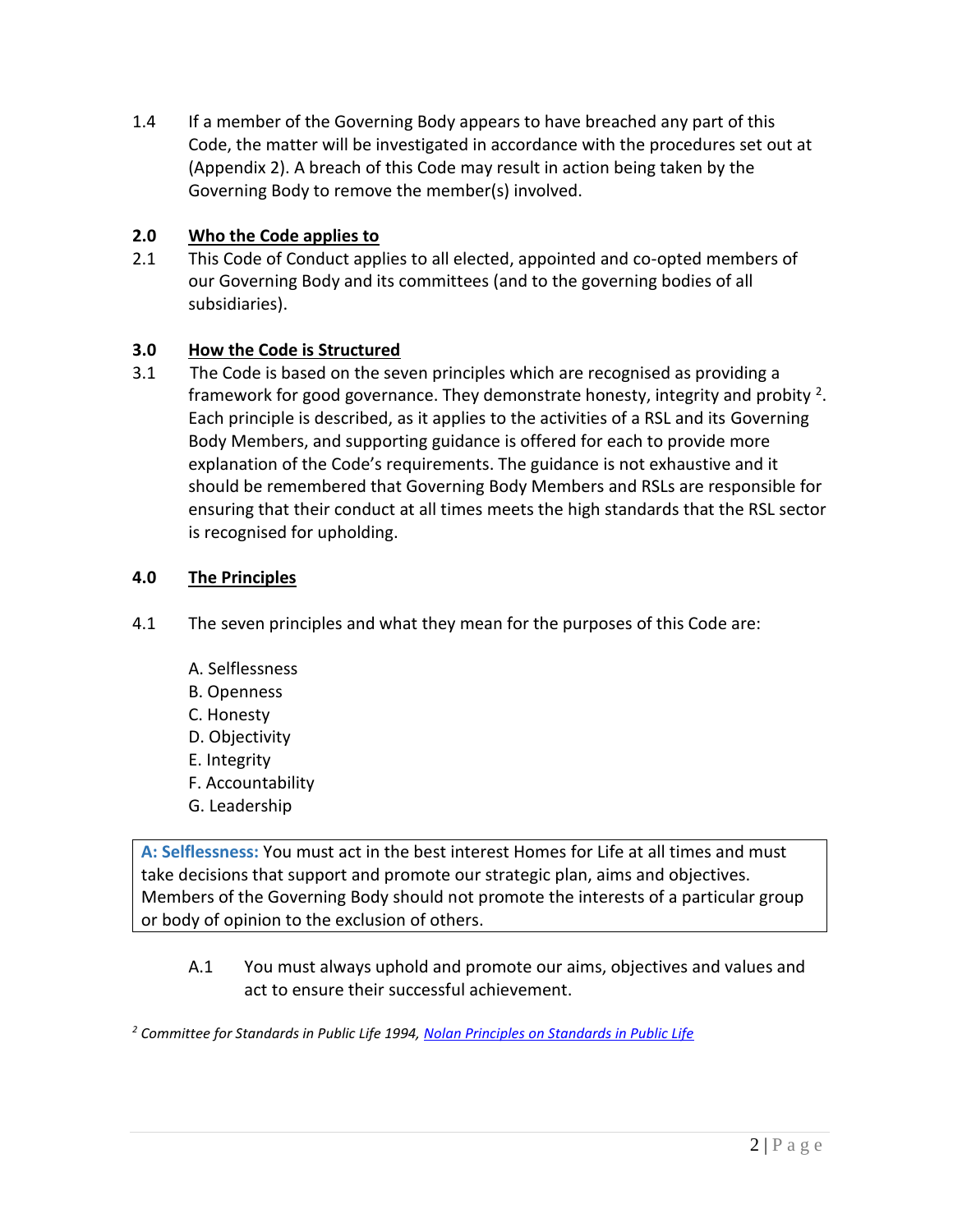- A.2 You should exercise the authority that comes with your role as a Governing Body member responsibly and not seek to use your influence inappropriately or for personal gain or advantage.
- A.3 You must accept responsibility for all decisions properly reached by the Governing Body (or a committee or working group with appropriately delegated responsibility) and support them at all times, even if you did not agree with the decision when it was made.
- A.4 If you are unable to support in public a decision that has been properly reached by the Governing Body, you should resign.
- A.5 You must consider the views of others and be tolerant of differences.
- A.6 You must not seek to use your position to influence decisions that are the responsibility of staff (e.g. granting a tenancy, ordering a repair, awarding a contract).
- A.7 You must not seek to use your influence for the benefit of yourself or your business interests, or the benefit of someone to whom you are closely connected or their business interests. $3$
- A.8 Mobile phones should be switched off during meetings, seminars, training courses etc.

**B: Openness:** You must be transparent in all of your actions; you must declare and record all relevant personal and business interests and must be able to explain your actions.

- B.1 You should exercise reasonable skill and care in the conduct of your duties.
- B.2 You should avoid any situation that could give rise to suspicion or suggest improper conduct.
- B.3 You must declare any personal interest(s) and manage openly and appropriately any conflicts of interest and observe the requirements of our policy on the matter.
- B.4 You must not accept any offers of gifts or hospitality from individuals or organisations which might reasonably create – or be capable of creating – an impression of impropriety, influence or place you under an obligation to these individuals or organisations. You must comply with our policy on the matter.
- B.5 You must ensure that you are informed about the views, needs and demands of tenants and service users and that your decisions are informed by this understanding.
- B.6 You must ensure that the organisation is open about the way in which it conducts its affairs and positive about how it responds to requests for information.
- B.7 You must not prevent people or bodies from being provided with information that they are entitled to receive.
- 3 *See Appendix 1, Table A for definition of closely connected*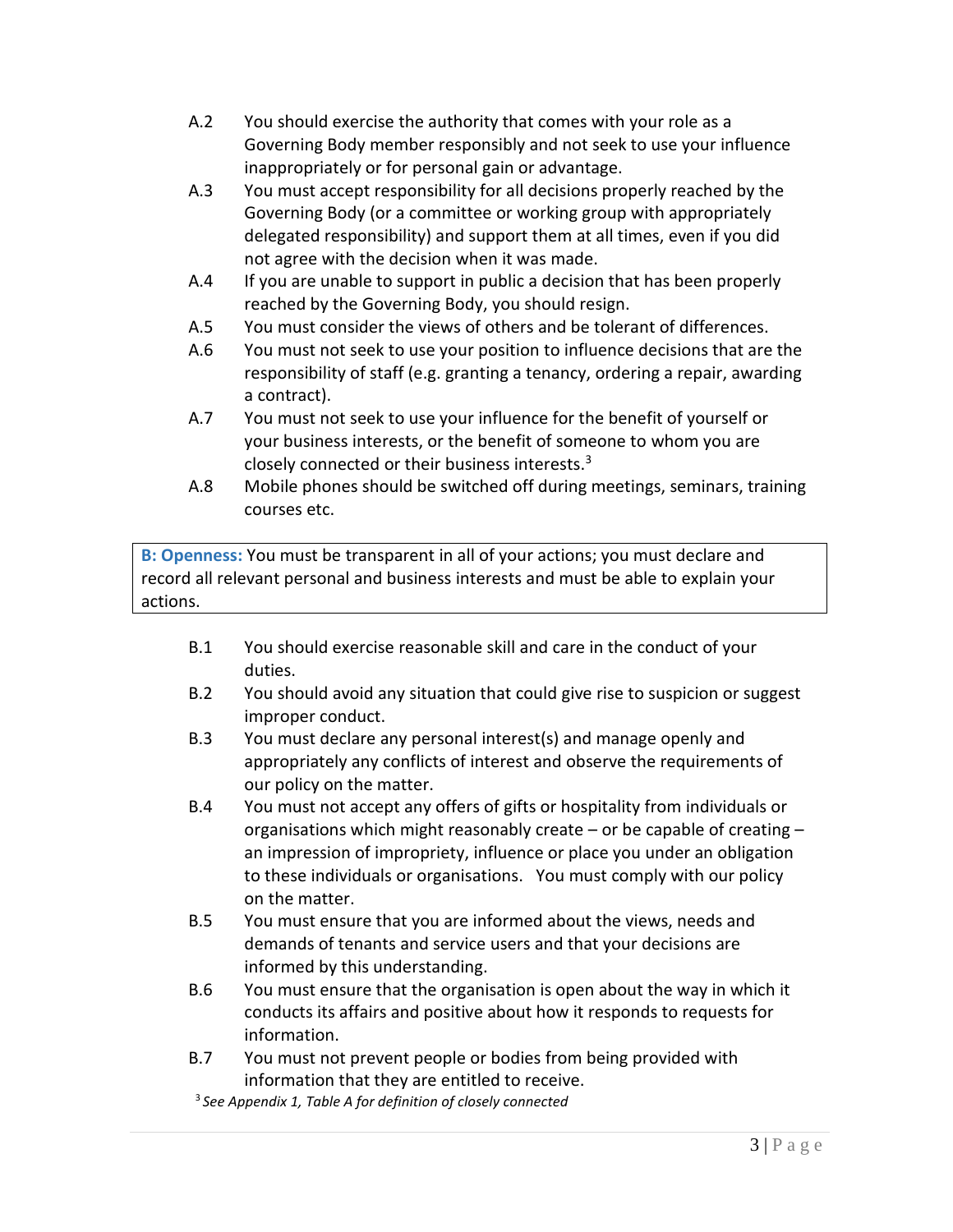**C: Honesty:** You must ensure that you always act in the best interests of the organisation and that all activities are transparent and accountable.

- C.1 You should always act in good faith when undertaking your responsibilities as a Member of our Governing Body.
- C.2 You should use your skills, knowledge and judgement effectively to support our activities.
- C.3 You should ensure that decisions are always taken and recorded in accordance with our Rules and procedures.
- C.4 You must ensure that the organisation has an effective policy and procedures to enable, encourage and support any staff or Governing Body member to report any concerns they have about possible fraud, corruption or other wrongdoing. <sup>4</sup>
- C.5 You must report any concerns or suspicions about possible fraud, corruption or other wrongdoing to the appropriate senior person within the organisation in accordance with our whistleblowing policy.
- C.6 You must not misuse, or contribute to or condone the misuse of our resources and must comply with our policies and procedures regarding the use of its funds and resources.<sup>5</sup>
- C.7 We forbid all forms of bribery, meaning a financial or other advantage or inducement intended to persuade someone to perform improperly any function or activity. You are not allowed to accept or give bribes from/to anyone, and must comply with our policy on bribery. You are also obliged to report any instances of suspected bribery within the organisation or any of its business partners.
- C.8 You, or someone closely connected to you (see Appendix 1), cannot as a result of your role with us receive preferential treatment relating to any services provided by the organisation or its contractors/suppliers, and you should be able to demonstrate this.

**D: Objectivity:** You must consider all matters on their merits; you must base your decisions on the information and advice available and reach your decision independently.

D.1 You must ensure that the decisions that you take are consistent with our aims and objectives and with the relevant legal and regulatory requirements (including those of the Scottish Housing Regulator, the Office of the Scottish Charity Regulator, the Financial Conduct Authority and the Care Inspectorate).

*<sup>4</sup> These concerns might include, but are not confined to, suspected fraud, dishonesty, breach of the law, poor practice, non-compliance with regulatory requirements, misconduct, breach of this code.*

*<sup>5</sup> Resources include people, equipment, buildings, ICT, funds, knowledge, stationery, transport*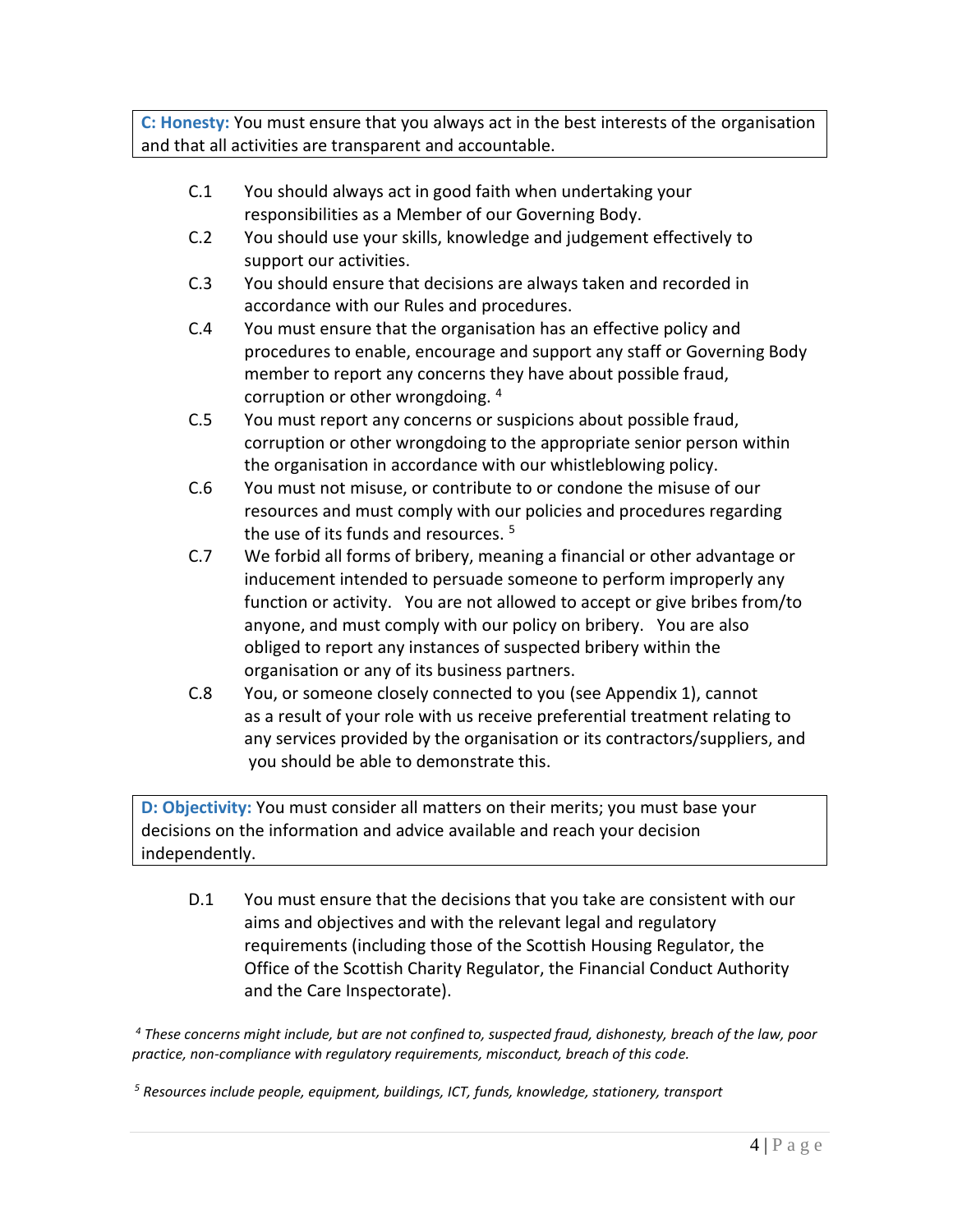- D.2 You must prepare effectively for meetings and ensure you have access to all necessary information to enable you to make well-informed decisions.
- D.3 You must monitor performance carefully to ensure that the organisation's purpose and objectives are achieved, and take timely and effective action to identify and address any weaknesses or failures.
- D.4 You should use your skills, knowledge and experience to review information critically and always take decisions in the best interests of the organisation, our tenants and our service users.
- D.5 You should ensure that the Governing Body seeks and takes account of additional information and external/independent advice where necessary and/or appropriate.
- D.6 You should ensure that effective policies and procedures are implemented so that all decisions are based on an adequate assessment of risk, deliver value for money, and ensure the financial well-being of the organisation.
- D.6 You should contribute to the identification of training needs, keep your housing and related knowledge up to date, and participate in training that is organised or supported by us.

**E: Integrity:** You must actively support and promote our values; you must not be influenced by personal interest in exercising your role and responsibilities.

- E.1 You must always treat your Governing Body colleagues, our staff and their opinions with respect.
- E.2 You must always conduct yourself in a courteous and professional manner; you must not, by your actions or behaviour, cause distress, alarm or offence.
- E.3 You must declare any personal interests in accordance with this Code (see Appendix 1); in the event that you have a continuing personal interest which conflicts with our activities, values, aims or objectives, you should resign.
- E.4 You must ensure that you fulfil your responsibilities as they are set out in the relevant role description; that you maintain relationships that are professional, constructive and that do not conflict with your role as a member of the Governing Body.
- E.5 You must uphold our equality and diversity, whistleblowing and acceptable use  $6$  policies.
- E.6 You must respect confidentiality and ensure that you do not disclose information to anyone who is not entitled to receive it, both whilst you are a member of the Governing Body and after you have left.
- E.7 You must observe and uphold the legal requirements and our policies in respect of the storage and handling of information, including personal and financial information.

<sup>6</sup> This relates to the use of ICT, social media and networking, facilities etc., and is specific to each individual RSL.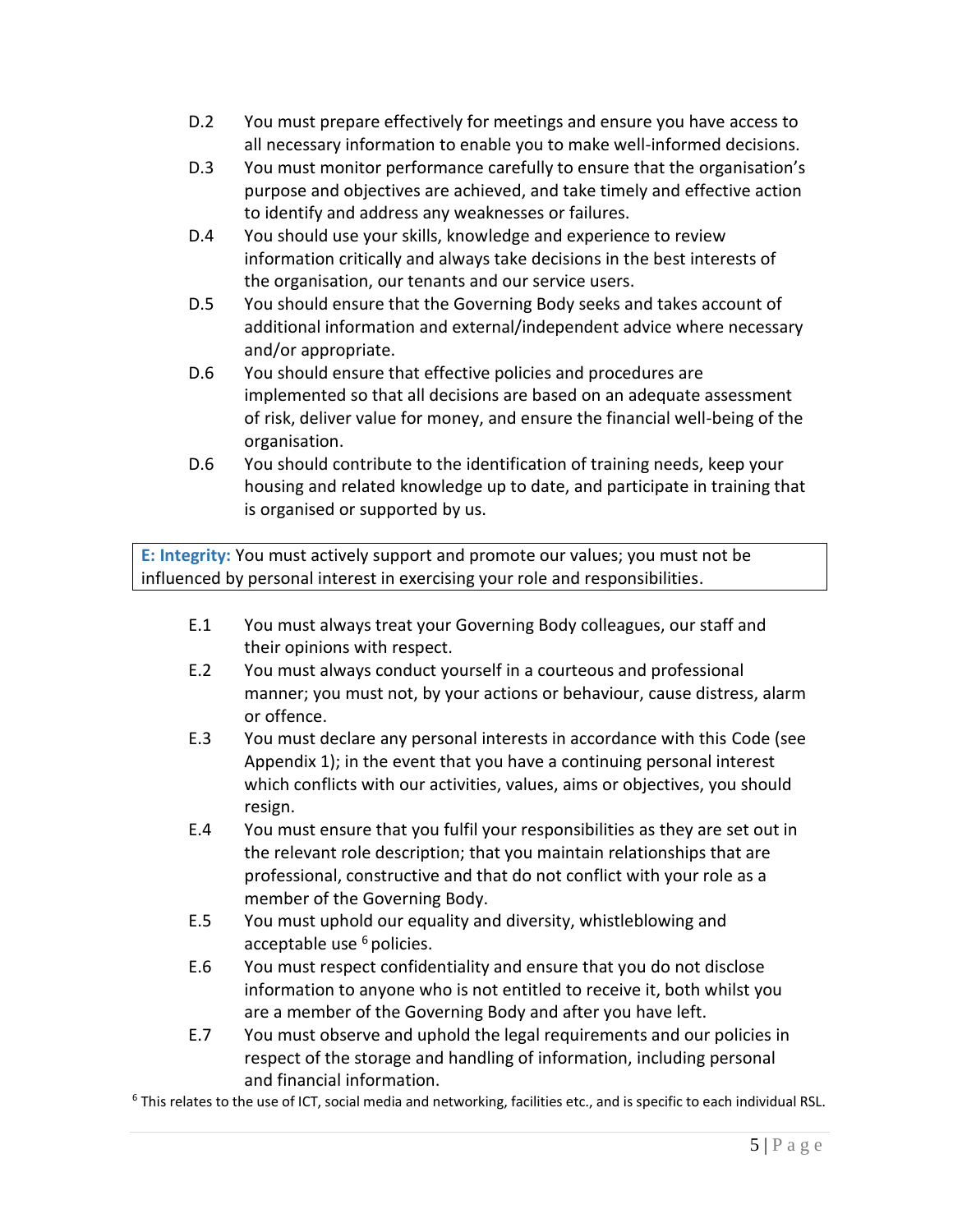- E.8 You must not make inappropriate or improper use of, or otherwise abuse, our resources or facilities and must comply with our policies and procedures regarding the use of its funds and resources.
- E.9 You must not seek or accept benefits, gifts, hospitality or inducements in connection with your role as a member of our Governing Body, or anything that could reasonably be regarded as likely to influence your judgement. You must not benefit, or be perceived to benefit, inappropriately from your involvement with the organisation and must comply with our policies on the matter.

**F: Accountability:** You must take responsibility for and be able to explain your actions, and demonstrate that your contribution to our governance is effective.

- F.1 You must observe and uphold the principles and requirements of the SHR's Regulatory Standards of Governance and Financial Management, guidance issued by the SHR and other regulators, and ensure that Homes for Life's legal obligations are fulfilled.
- F.2 You must ensure that we have effective systems in place to monitor and report its performance and that corrective action is taken as soon as the need is identified.
- F.3 You should contribute positively to our activities by regularly attending and participating constructively in meetings of the Governing Body, its committees and working groups.
- F.4 You should always be courteous and polite and behave appropriately when acting on our behalf.
- F.5 You must participate in and contribute to an annual review of the contribution you have made individually to our governance.
- F.6 You must ensure that there is an appropriate system in place for the support and appraisal of our Senior Officer and that it is implemented effectively.
- F.7 You must not speak or comment in public on our behalf without specific authority to do so.
- F.8 You must co-operate with any investigations or inquiries instructed in connection with this Code.
- F.9 You recognise that the Governing Body as a whole is accountable to its tenants and service users, and you reflect this in your actions as an individual.

**G: Leadership:** You must uphold our principles and commitment to delivering good outcomes for tenants and other service users, and lead the organisation by example.

G.1 You must ensure that our strategic aims, objectives and activities deliver good outcomes for tenants and service users. You must ensure that you make an effective contribution to our strategic leadership.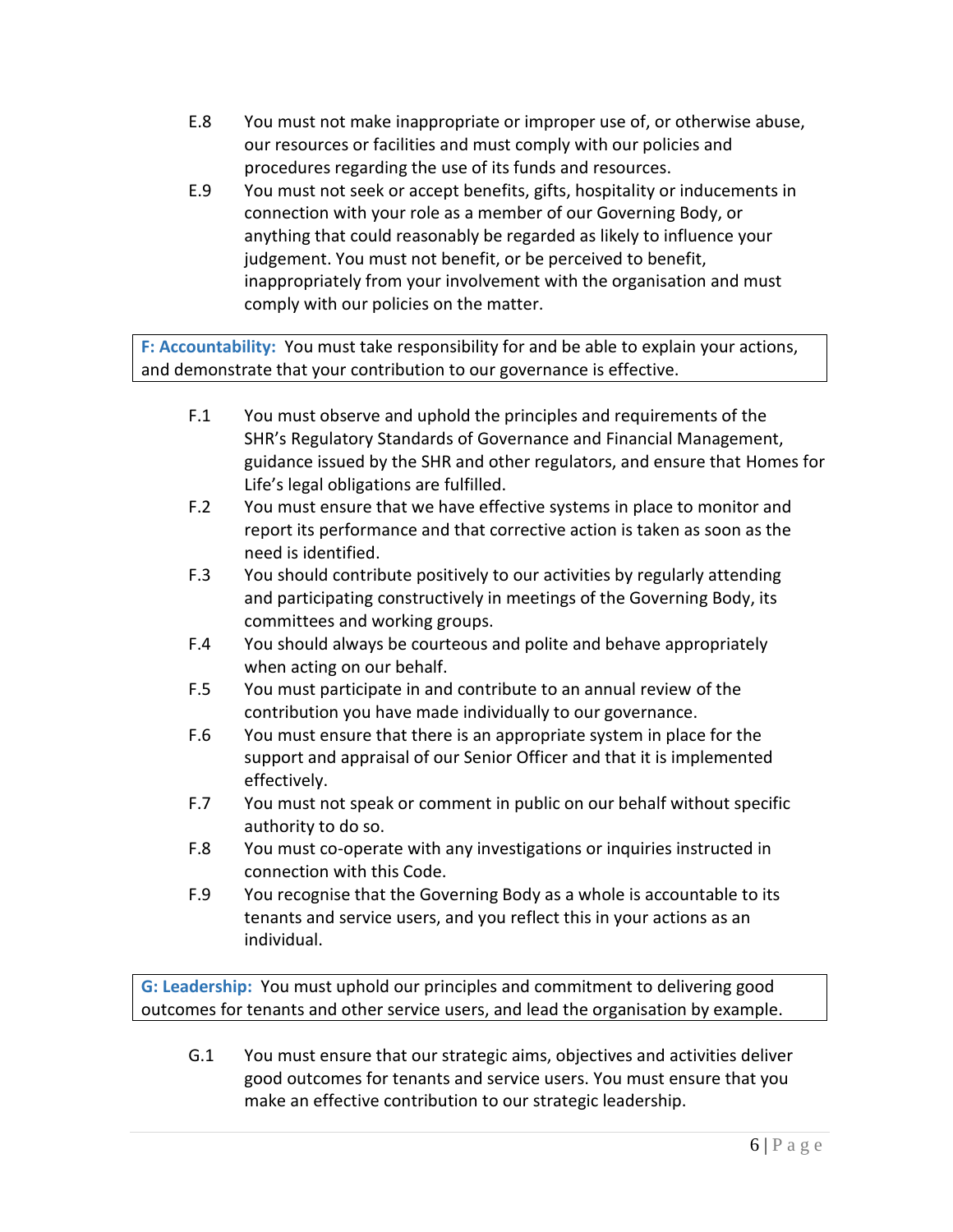- G.2 You must ensure that our aims and objectives reflect and are informed by the views of tenants and service users.
- G.3 You must always be a positive ambassador for the organisation.
- G.4 You must participate in and contribute to the annual review of the Governing Body's effectiveness and help to identify and attain the range of skills that we need to meet our strategic objectives.
- G.5 You must not criticise the organisation or our actions in public.
- G.6 You must not criticise staff in public; any staffing related matters should be discussed privately with the Chair and/or Senior Officer.
- G.7 You must not use social media to criticise or make inappropriate comments about the organisation, its actions or any member of the Governing Body, staff or other partners.
- G.8 You must not act in a way that could jeopardise our reputation or bring us into disrepute.<sup>7</sup>

# **5.0 Declaring and Managing Personal interests**

- 5.1 Where you have a personal, business or financial interest in any matter that is relevant to our activities or is being considered (or is likely to be considered), or you know that someone to whom you are closely connected has such an interest, you must declare it promptly and record it in our Register of Interests.
- 5.2 You must keep your entry in the Register of Interests complete, accurate and up to date.
- 5.3 More details and examples are included at Appendix 1.

## **6.0 Breach of this Code**

- 6.1 Each member of the Governing Body has a personal and individual responsibility to promote and uphold the requirements of this Code. If any member of the Governing Body believes that they may have breached the Code, or has witnessed or has become aware of a potential breach by another member, they should immediately bring the matter to the attention of the Chair.
- 6.2 Alleged breaches of the Code of Conduct will be dealt with by the Chair, with the support of the Senior Officer where appropriate. Where the allegation of a breach is against the Chair, the Vice-Chair will be responsible for leading the investigation. The procedure for dealing with alleged breaches is described in the accompanying protocol.
- 6.3 Each member of the Governing Body has a duty to co-operate with and contribute to any investigation relating to the Code of Conduct.

 $<sup>7</sup>$  This includes activities on social media, blogs and networking sites.</sup>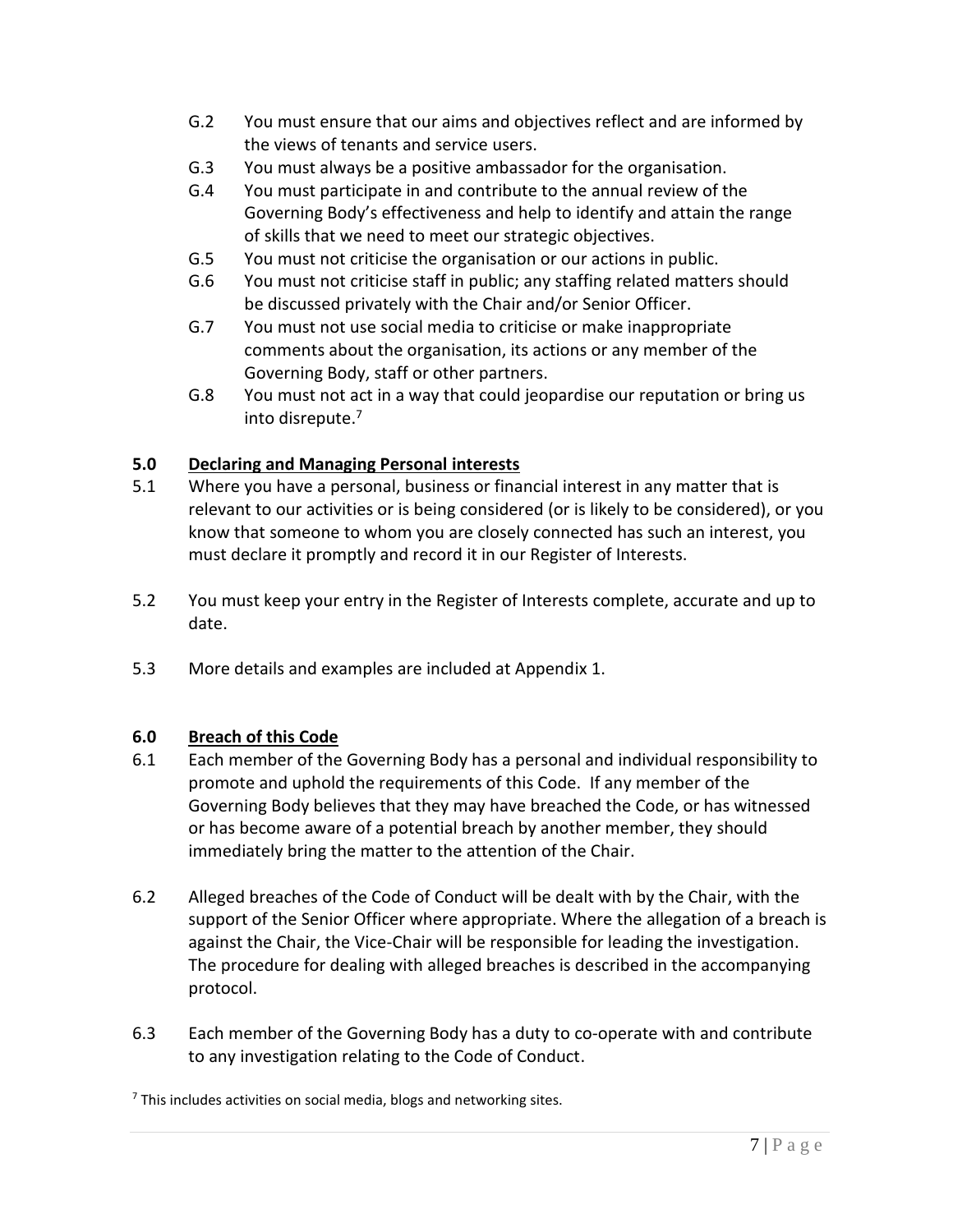# **7.0 Review**<br>**7.1 This Cod**

This Code of Conduct was adopted by the Governing Body on 30th March 2016 2014. It will be reviewed as necessary, but not later than end March 2019.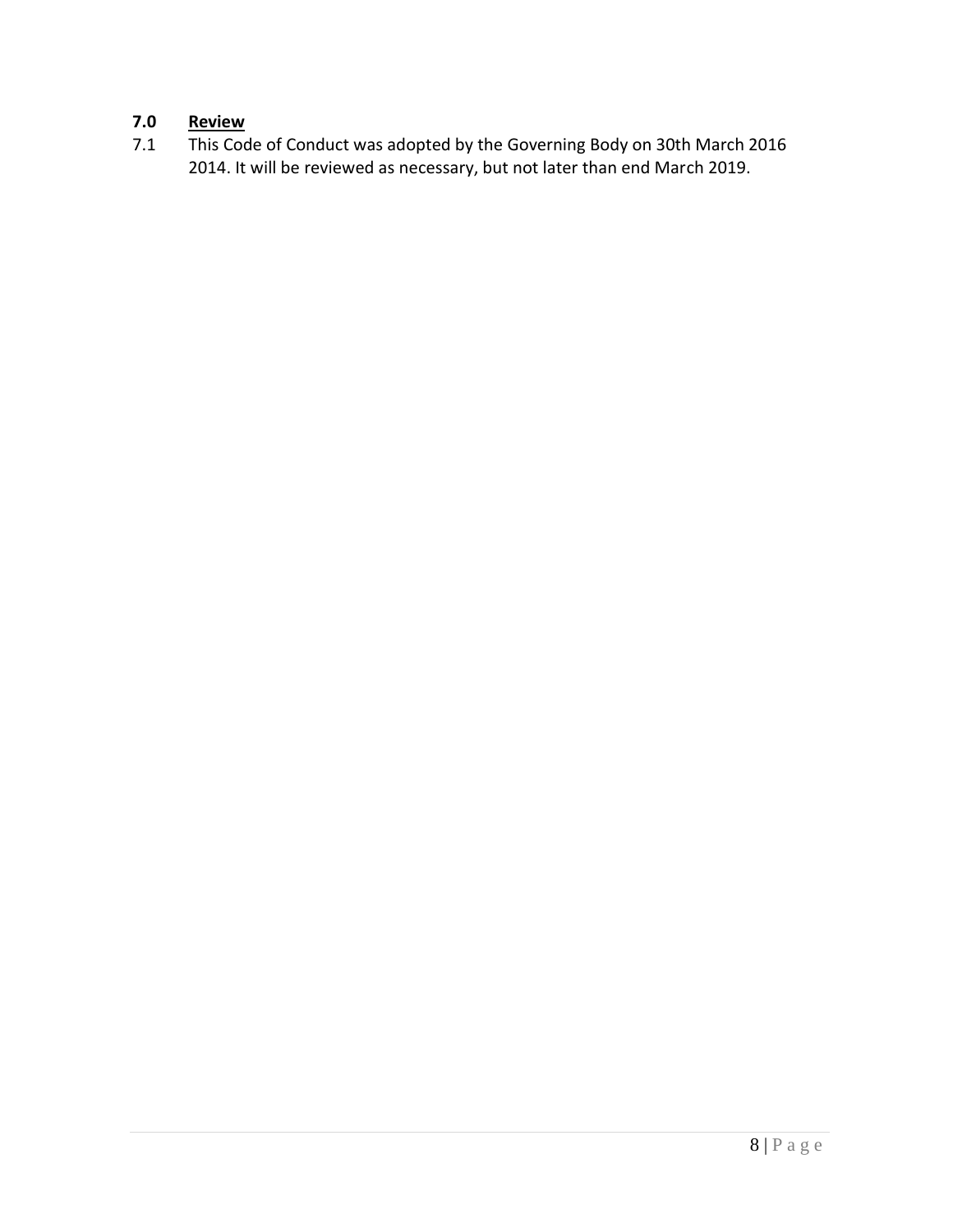#### **Declaring and Managing Personal Interests**

#### **1. Introduction**

- 1.1 Being a member of our Governing Body is of course only one part of your life. Other aspects of your life - such as family, friends and neighbours, voluntary work, causes you support, possibly business or financial interests, possibly your own housing arrangements - may have the potential to cross over into your role as a Governing Body Member.
- 1.2 However, as we are an organisation that works for the community [and uses public funds], it is essential that there is no conflict - and that there can be no reasonable perception of conflict - between your duties as a Governing Body Member and your personal (or personal business or financial) interests.
- 1.3 Any potential conflict between your position as a member of Governing Body and your other interests must be openly declared and effectively managed so as to protect the good reputation of Homes for Life and the RSL sector.
- 1.4 Where you have a personal business or financial interest in any matter that is relevant to our activities or is being considered (or is likely to be considered) or you know that someone to whom you are closely connected has such an interest, you must declare it promptly and record it in the Register of Interests.
- 1.5 This Appendix gives further guidance on how to declare and manage any personal (including personal business or financial) interests.

#### **2. Examples of interests that must be declared**

- 2.1 The following are examples of the kind of interest that you must declare. Please note that this list is not exhaustive, and there may be other interests that you should also declare.
- Tenancy of a property (by you or someone to whom you are closely connected) of which we are the landlord.
- Occupancy or ownership of a property (by you or someone to whom you are closely connected) which is factored or receives property related services from us.
- Receipt of care or support services from us.
- Membership of a community or other voluntary organisation that is active in the area(s) we serve.
- Voluntary work with another RSL or with an organisation that does, or is likely to do, business with us.
- Membership of the governing body of another RSL.
- Being an elected member of any local authority where we are active.
- If you purchase goods or services from us.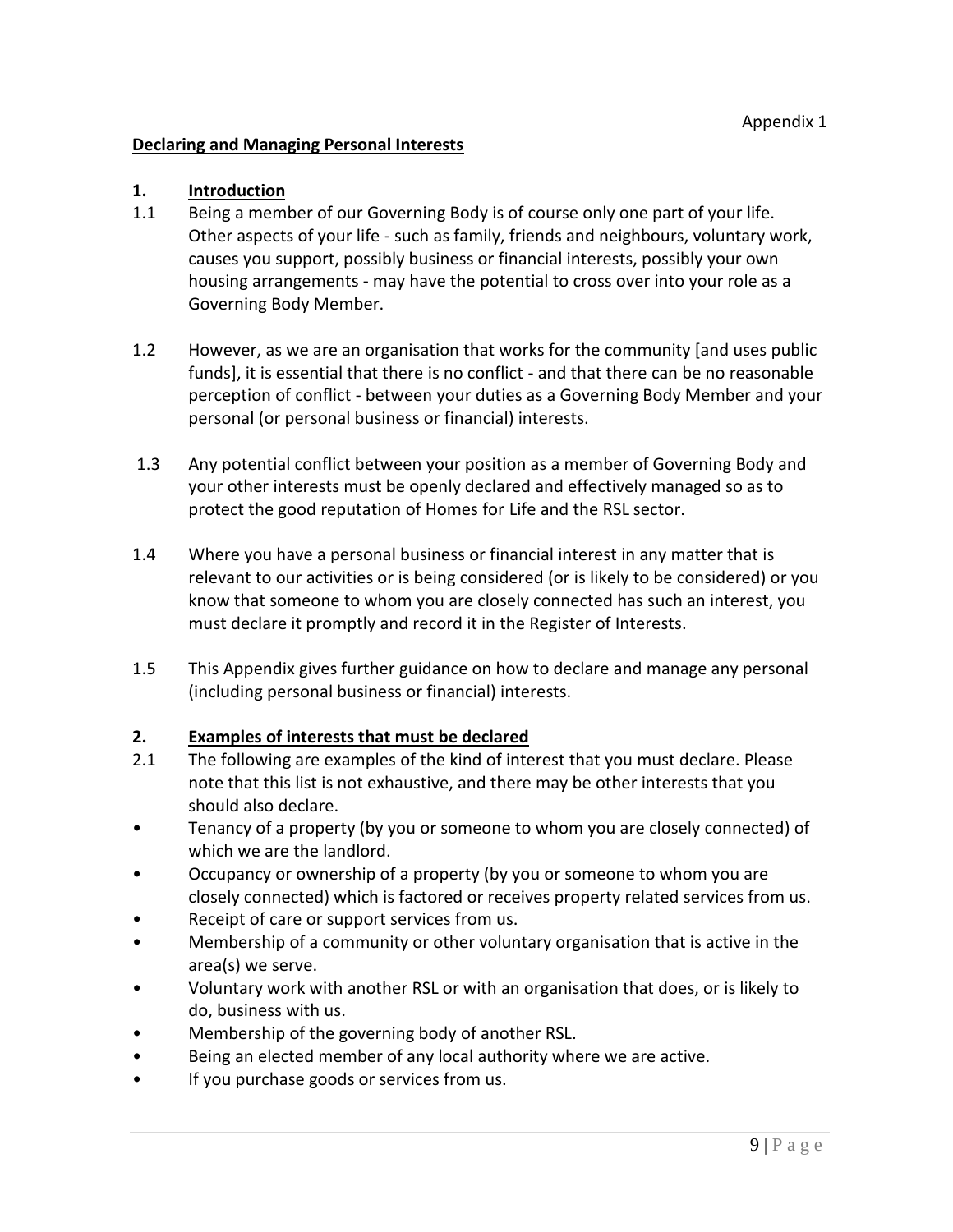- If you purchase goods or services from one of our approved contractors or Framework Agreement partners.
- Significant shareholding in a company that we do business with.
- Membership of a political, campaigning or other body whose interests and/or activities may affect our work or activities.
- Ownership of land or property in our areas of operation excluding for the purpose of your own residential use (i.e. there is no requirement for you to declare any house in which you currently live).
- Unresolved dispute relating to the provision of services in connection with a tenancy or occupancy agreement or a contractual dispute over the provision of goods or services with us.
- 2.2 If you are not sure whether a certain matter needs to be declared, you must seek guidance from the Chair or the Business Manager (as Senior Officer). If doubt remains, the advice would always to declare the matter.
- 2.3 You should note that in some circumstances, declaration of an interest may not be sufficient, and that it may be necessary for the organisation to take additional measures to deal satisfactorily with the situation so as to protect the probity and reputations of both yourself and the organisation.

## **3. Definition of 'close connection'**

- 3.1 Someone 'closely connected' to you includes family members and persons who might reasonably be regarded as similar to family members even where there is no relationship by birth or in law.
- 3.2 The following table outlines those who you should consider when declaring interests:

| ∍<br>D<br>Л<br>0<br>Ш<br>-<br>ı |  |
|---------------------------------|--|
|                                 |  |

| <b>Group 1</b>                                                                                                                                                                                                                       | <b>Group 2</b>                                                                                                                                                                                    | <b>Group 3</b>                                                                                                                                                                                         |
|--------------------------------------------------------------------------------------------------------------------------------------------------------------------------------------------------------------------------------------|---------------------------------------------------------------------------------------------------------------------------------------------------------------------------------------------------|--------------------------------------------------------------------------------------------------------------------------------------------------------------------------------------------------------|
| <b>Members of your</b>                                                                                                                                                                                                               | <b>People closely</b>                                                                                                                                                                             | Others you need to                                                                                                                                                                                     |
| household                                                                                                                                                                                                                            | associated with you                                                                                                                                                                               | consider                                                                                                                                                                                               |
| Anyone who normally<br>lives as part of your<br>household, whether<br>they are related to you<br>or not, including<br>spouses/partners who<br>work away from home<br>and sons and<br>daughters who are<br>studying away from<br>home | Parents, parents-<br>in-law and their<br>partners<br>• Sons and<br>daughters;<br>stepsons and<br>step-daughters<br>and their<br>partners<br><b>Brothers and</b><br>$\bullet$<br>sisters and their | Other relatives (e.g.<br>uncles, aunts, nieces,<br>nephews & their<br>partners)<br>Other friends (e.g.<br>someone you are<br>acquainted with socially,<br>neighbours, business<br>contacts/associates) |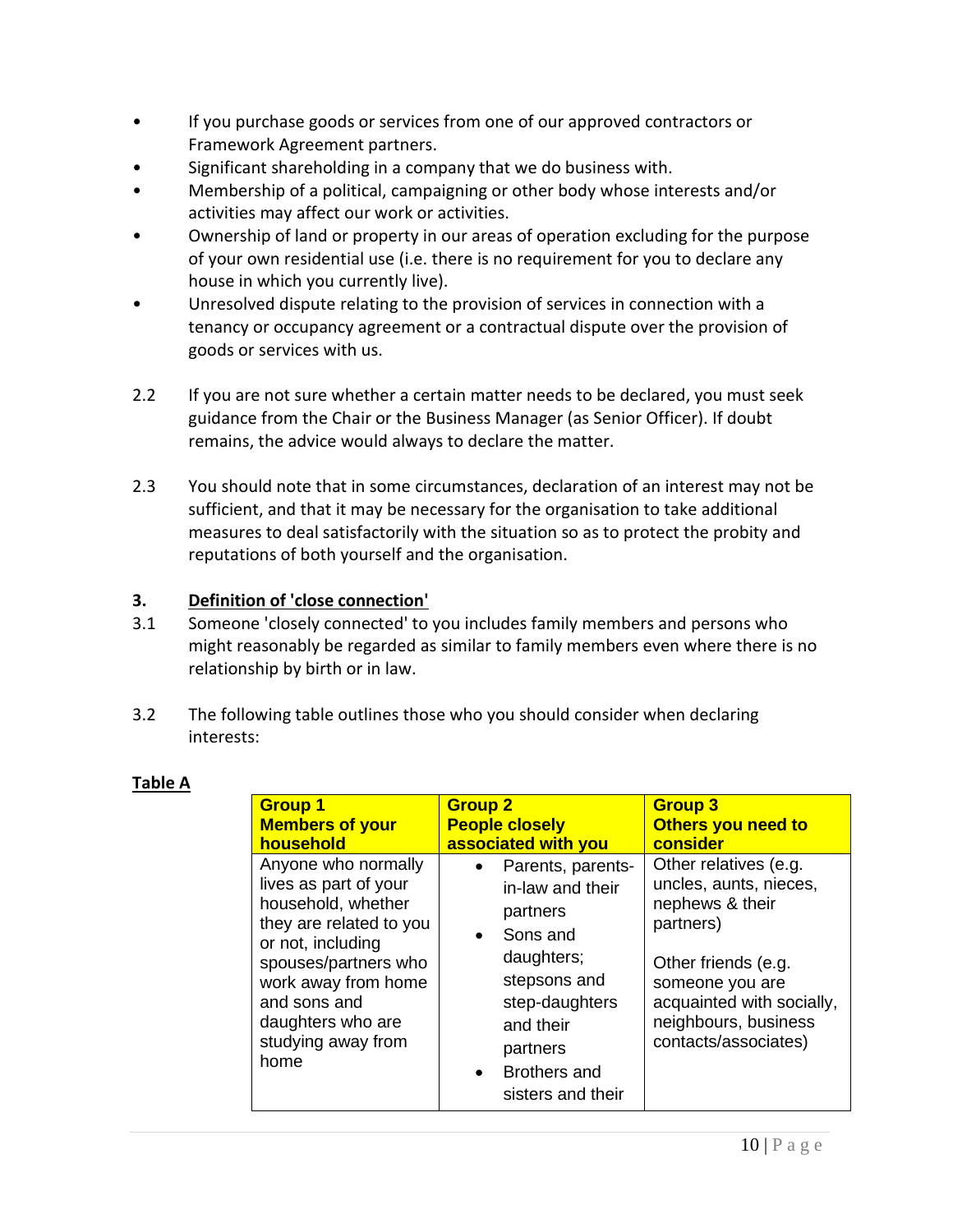| partners                 |  |
|--------------------------|--|
| A partner's<br>$\bullet$ |  |
| parent, child,           |  |
| brother or sister        |  |
| • Grandparents,          |  |
| grandchildren            |  |
| and their                |  |
| partners                 |  |
| • Someone who is         |  |
| dependent on             |  |
| you or whom you          |  |
| are dependent            |  |
| <sub>on</sub>            |  |
| Close friends            |  |

- 3.3 If you become aware of any action or involvement relating to anyone in the table then you should declare and manage this as soon as possible.
- 3.4 However, we recognise that you will not always be closely acquainted with or in regular contact with all of the people listed and we do not expect you to go to unreasonable lengths to identify actions or involvement that are covered by this policy.
- 3.5 Please note, we do expect you to be familiar with the actions of members of your household (Group 1) and of any other people listed in the table above with whom you are closely associated and/or in regular contact and you must take steps to identify, declare and manage these.
- 3.6 You are not expected to be aware of the actions of people in groups 2 and 3 that you do not have a close association and/or regular contact with. We do not expect you to research into the employment, business interests and other activities of all persons with whom you are closely connected.
- 3.7 In relation to 3.3 3.6 above, when considering your actions, you should do so from the point of view of a reasonable and objective observer.

#### **4. Declaring personal interests**

4.1 On appointment, you must complete a declaration for our Register of Interests confirming any interests that you or someone connected to you (see Section 3) has which are relevant to our business.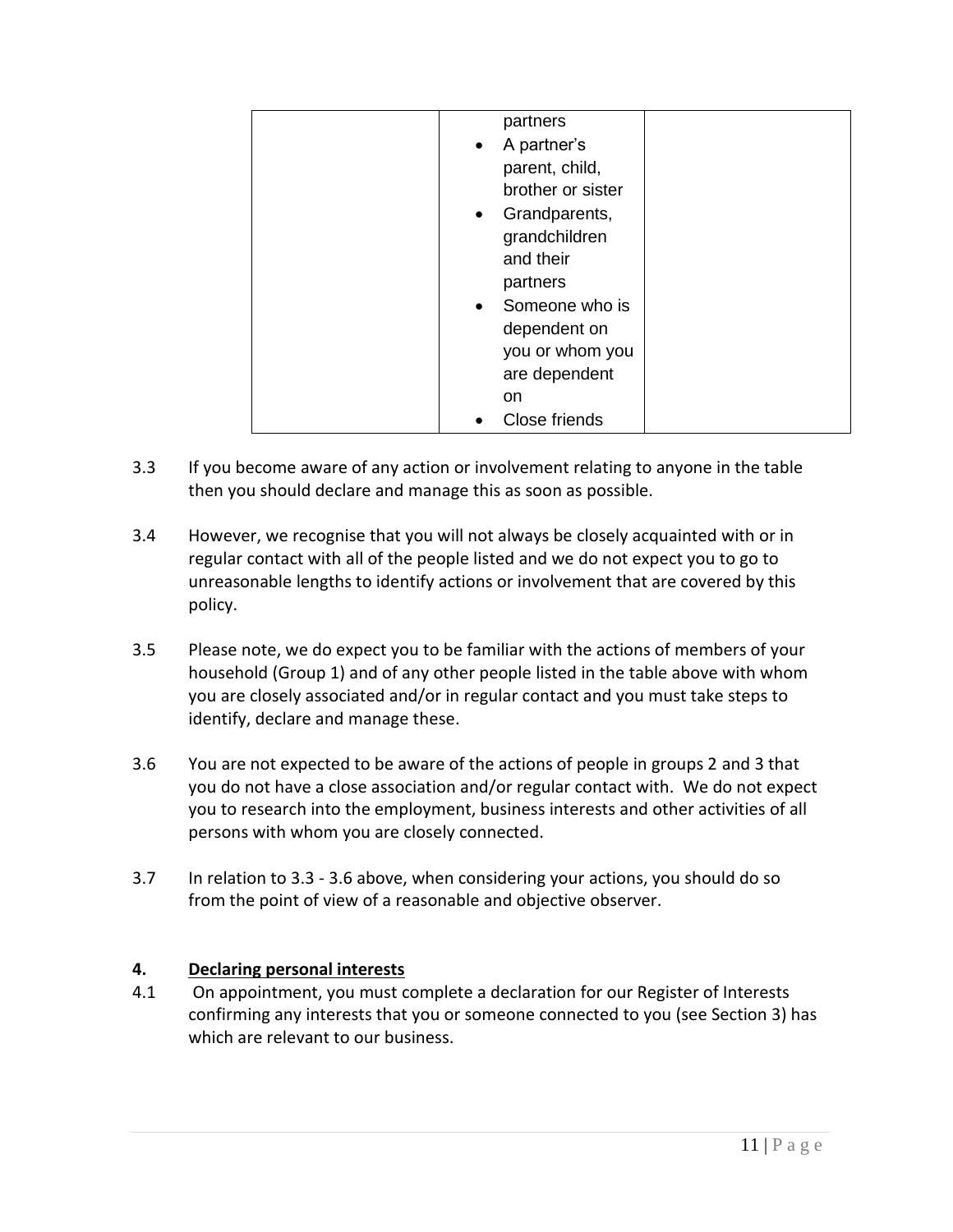- 4.2 You must keep your entry in the Register of Interests up to date, add any new interests as soon as they arise, and amend existing interests as soon as any change takes effect. You will also be required to confirm annually that your entry is accurate and up to date. An annual report will be made to our Governing Body on the entitlements, payments, or benefits that have been recorded in the Register.
- 4.3 A situation may arise where you are invited to be present at a meeting where a matter in which you have a personal (or a personal business or financial) interest is discussed. In such cases you must inform the meeting chair at the start of the meeting, or as soon as you become aware that this is the case. You would then be required to leave the meeting for the duration of the particular item. If in any doubt, you should ask the meeting chair or another senior person present for guidance. This applies to all meetings that you attend as a member of our Governing Body - both internal and external.
- 4.5 Any failure to make a complete, accurate and prompt declaration whether deliberately or through taking insufficient care - will be regarded as a breach of this Code.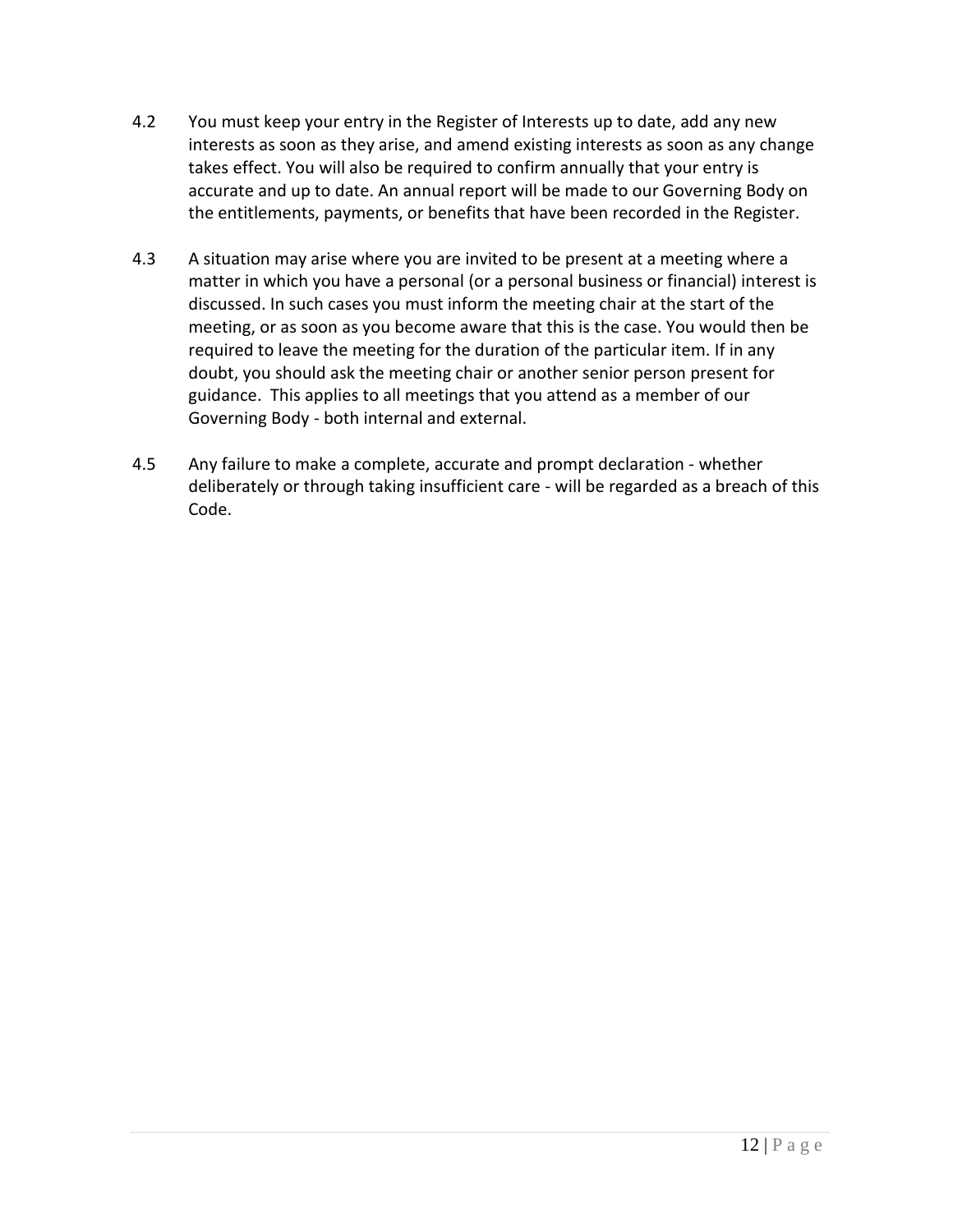#### **Protocol for Dealing with a Breach of the Code of Conduct**

- A.1 This procedure sets out the arrangements that will normally apply to potential breaches of the Code of Conduct, which are defined as follows:
	- (a) Breaches of the Code of Conduct (the Code) that occur during a meeting and involve a member being obstructive, offensive or disregarding the authority of the Chair
	- (b) Other complaints about the conduct of a Member of the Governing Body
	- (c) Information that suggests that there may have been a breach of the Code by a member of the Governing Body.
- A.2 The Chair has delegated authority to deal with potential breaches of the Code, subject to Clause A.4 below. The Chair has delegated authority, in consultation with other office-bearers, to instruct, progress and conclude investigations carried out in accordance with this protocol.
- A.3 A breach of the Code is a Notifiable Event, The Chair is responsible for ensuring that the necessary notifications are made to the Scottish Housing Regulator as soon as any breach comes to light, and that the SHR's requirements (as set out in the relevant guidance <sup>8</sup>) in terms of reporting the outcome of the investigation are met.

#### **Conduct at meetings**

A.4 Alleged breaches that occur during the course of a meeting (and which have not happened before) will normally be dealt with by the Chair or sub-committee Convenor, either during the meeting and/or within 24 hours of the meeting. In these circumstances, the Chair may ask the member to leave the meeting or a vote may be taken to exclude the member from the rest of the meeting. After the meeting, the Chair or sub-committee Convenor will discuss such behaviour with the member and may require the member to apologise or take such other action as may be appropriate. Where the Chair regards such behaviour as being very serious, it may also be investigated subsequently in accordance with the terms of this protocol, as will repeated incidents of a similar nature.

#### **Other Complaints**

A.5 It is recognised that potential breaches of the Code of Conduct may occur beyond Homes for Life's premises (e.g. whilst a Governing Body member is at an external meeting, attending a training event or conference or otherwise representing us, or whilst engaging in social networking). Potential breaches may also involve inappropriate conduct in relation to colleagues, staff or service users. Potential breaches may also involve failure to follow the requirements of an approved policy.

8 Scottish Housing Regulator, April 2012, Notifiable Events Guidance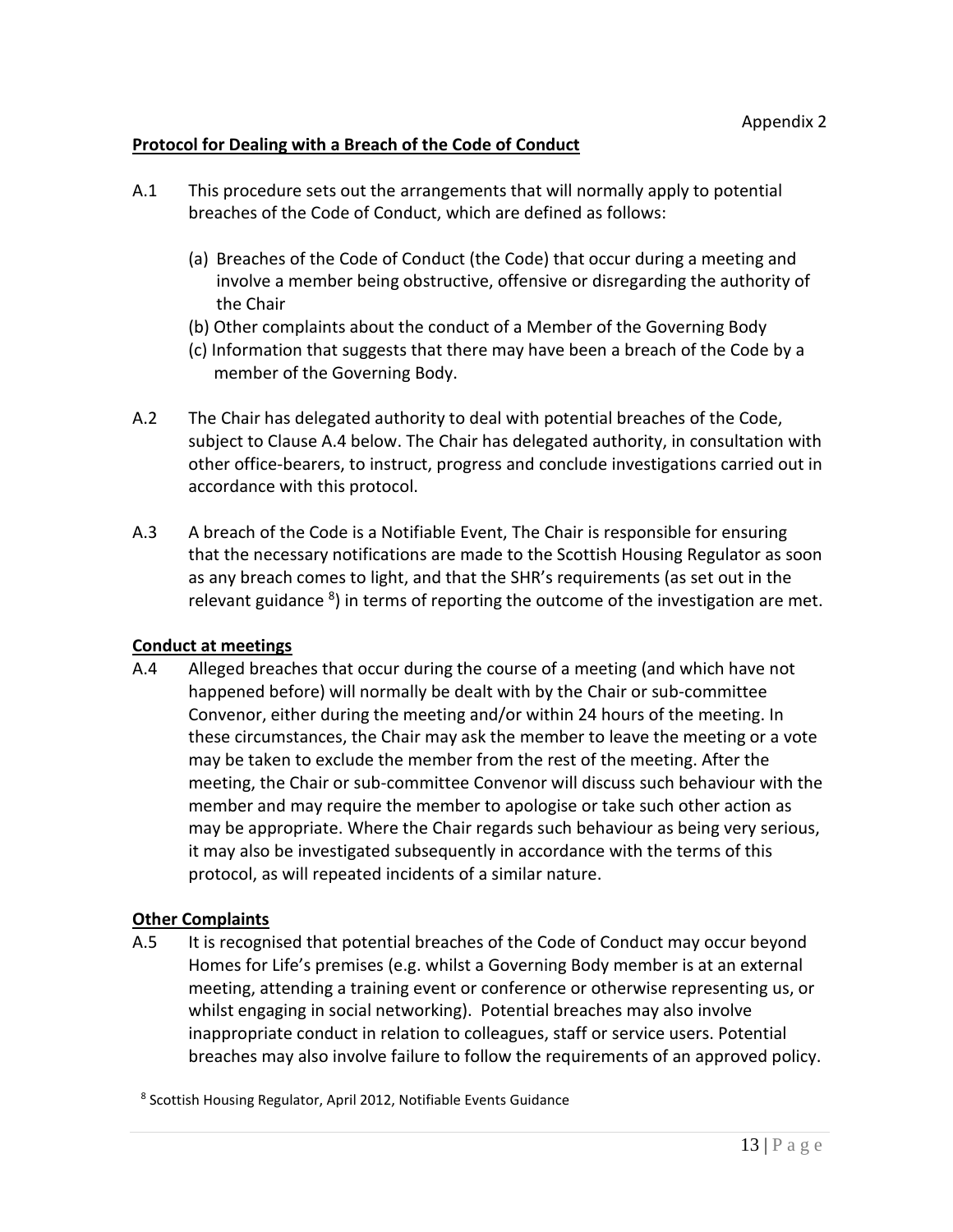- A.6 A potential breach of the Code, including repeated instances of poor conduct at meetings, will normally be the subject of an investigation, which will be managed by the Chair.
- A.7 Not all potential breaches will be the subject of complaints or allegations. Where they are, they do not have to be made in writing but the Chair and Secretary/Senior Officer should ensure that there is always a written statement of the complaint or allegation that is used as the basis for the investigation.
- A.8 In the event that an allegation is made anonymously, it will be investigated as thoroughly as possible, although it is recognised that it may not be possible to conclude any such investigation satisfactorily.

## **Investigation of a potential breach**

- A.9 Allegations of a breach should normally be made to the Chair or, where the complaint relates to the Chair, to another office-bearer. The Chair or office-bearer, in consultation with the other office-bearers, will decide whether to instruct an independent investigation or whether to carry out an internal investigation. No one who has any involvement in the complaint or the circumstances surrounding it will play any part in the investigation.
- A.10 A potential breach of the Code of Conduct (other than that which is being dealt with as described at A.4) will be notified to the Governing Body by the Secretary within seven working days either of occurring or of receipt of the complaint. The notice will include a report on the proposed arrangements for investigation (but will not describe the detail of the complaint) and a recommendation of a suitable person to carry out the investigation. This recommendation should be made by the Chair who may seek advice from our solicitors.
- A.11 All investigations will be objective and impartial. A potential breach of the Code of Conduct will normally be investigated by an independent person, unless it is decided that an internal investigation is appropriate (as set out at A9).
- A.12 An internal investigation will be carried out by three Members of the Governing Body, not including the Chair, who will make a report and recommendations to the Governing Body. They will be supported in the conduct of the investigation by the Senior Officer.
- A.13 Where the potential breach relates to the Chair or other office bearer, an independent investigation will always be carried out.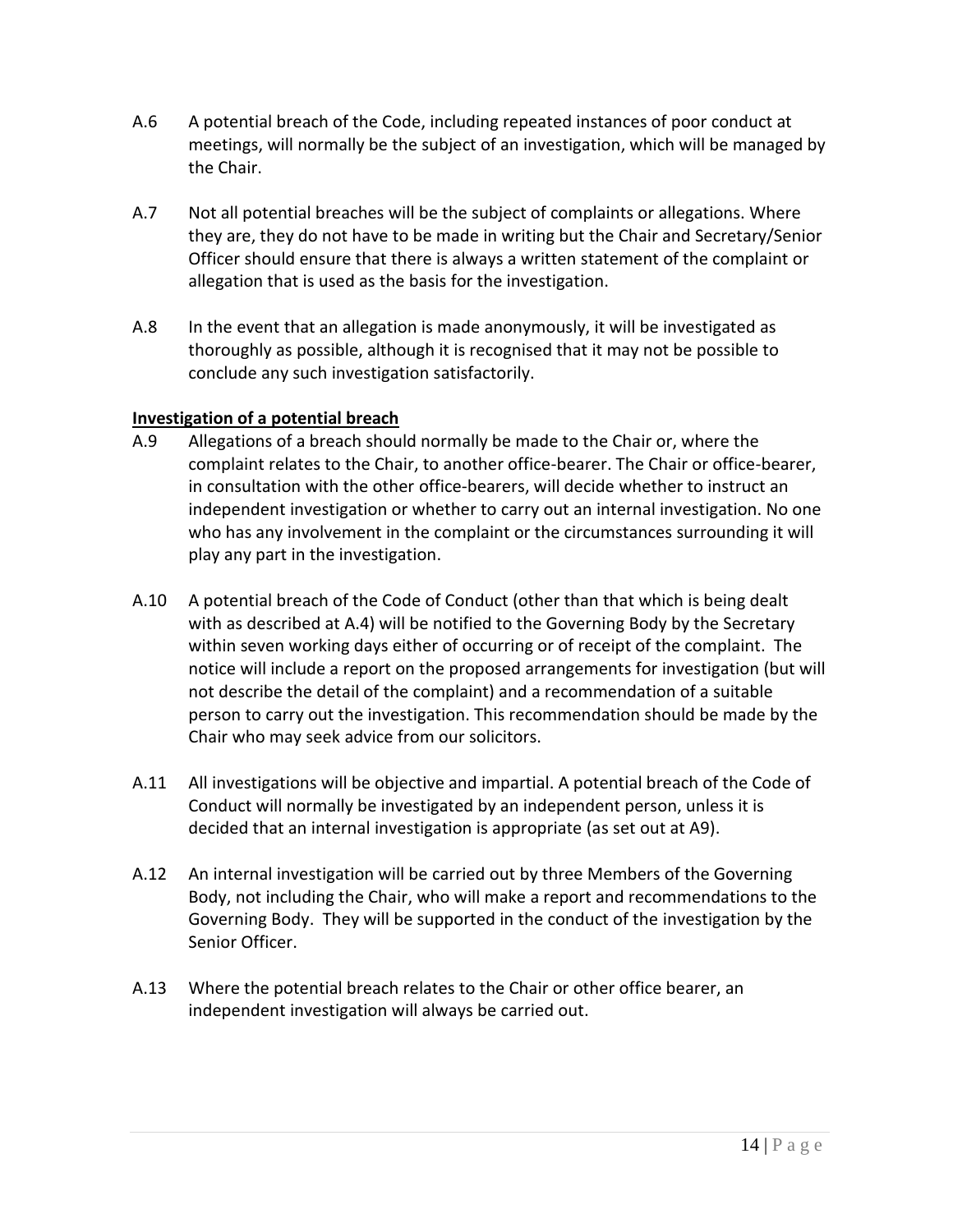- A.14 An independent investigation will normally be overseen by the Chair and one other office bearer, with support from the Senior Officer. In the event that the alleged breach relates to the Chair, one of the other office-bearers will act to fulfil the responsibilities ascribed to the Chair.
- A.15 The Chair and other office-bearer, with any support they feel necessary, will brief the agreed advisor/investigator and then consider their recommendations at the end of the investigation, before reporting to the Governing Body. Homes for Life should always provide the investigator with a written brief that sets out the nature of the complaint and of the investigation to be carried out, as well as a timescale for completion and reporting. The brief may refer to any action previously taken that is relevant. Investigations should not usually take more than six weeks to conclude. The advisor/investigator will normally present their report to the Governing Body.
- A.16 Any investigation of a potential breach should be notified to the individual concerned within seven days of the decision to investigate. The Governing Body Member must be notified in writing of the nature of the complaint and the arrangements proposed for investigation.
- A.17 The Governing Body Member whose conduct is being investigated will not be party to any of the discussions relating to the investigation. Any Governing Body Member who is the subject of a complaint is expected to co-operate with any investigation carried out. The Governing Body should agree to grant leave of absence to a member who is the subject of a complaint whilst an investigation is carried out.
- A.18 A meeting of the Governing Body will be held to consider the report and recommendations from the investigation and to determine what action should be taken against any individual who is found to have been in breach of the Code.
- A.19 The Governing Body will report the findings of the investigation and the proposed action to the member concerned within seven days of the meeting at which the report of the investigation was considered.
- A.20 Where, following an investigation, it is concluded that a serious breach has occurred, the Governing Body may require the member to stand down from their position in accordance with the Rules.
- A.21 If the Governing Body proposes to remove a member, following investigation, the member will have the right to address the full Governing Body before their decision is taken at a special meeting called for that purpose. Any such decision must be approved by a majority of the remaining members of the Governing Body. <sup>9</sup>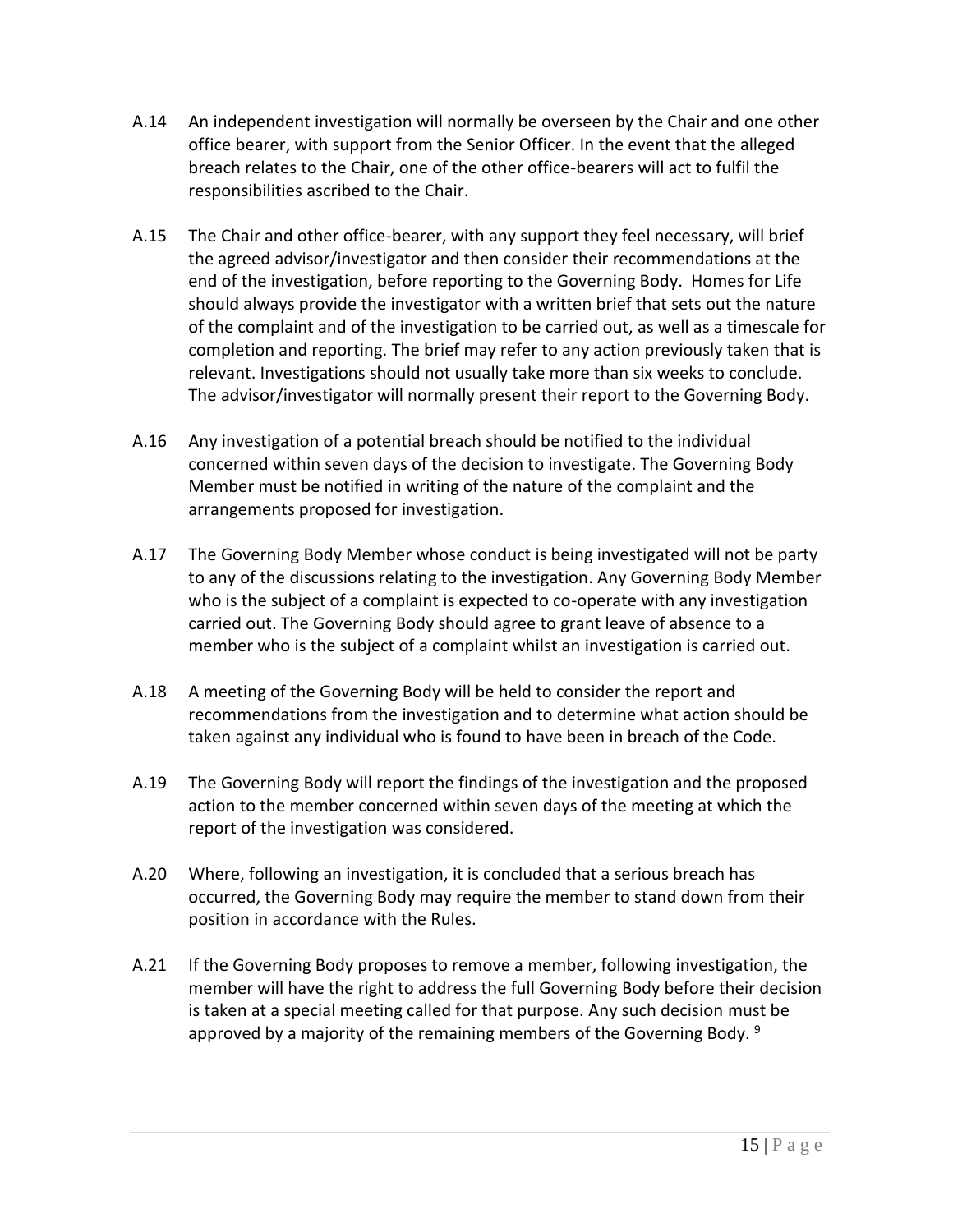#### **Section from HFL Memorandum & Articles**

#### Disqualification and removal of directors

Item 66 The office of a director shall be vacated if:

- a) he ceases to be a director by virtue of any provision of the Act or he becomes prohibited by law from being a director; or
- b) pursuant to an order made by the SHR; or
- c) he becomes bankrupt or makes any arrangement or composition with his creditors generally; or
- d) he is, or may be, suffering from mental disorder and either;
	- i. he is admitted to hospital in pursuance of an application for admission for treatment under the Mental Health Act 1983 or, in

Scotland, an application for admission under the Mental Health (Scotland) Act 1960; or

- ii. an order is made by a court having jurisdiction (whether in the United Kingdom or elsewhere) in matters concerning metal disorder for his detention or for the appointment of a receiver, curator bonis or other person to exercise powers with respect to his property or affairs; or
- e) he resigns his office by notice to the Company; or
- f) he is party to civil proceedings against the Company; or
- g) he is convicted of a criminal offence other than a minor motoring offence; or
- h) he is removed from the governing body of another social landlord by the Scottish Housing Regulator, the Housing Corporation, Tai Cymru, or their successor organisations; or
- i) He shall for more than four consecutive months have been absent without permission of the directors from meetings of directors held during that period and the directors resolve that his office be vacated; or
- j) he is materially in breach of the terms of these Articles.
- Item 67 Without prejudice to Article 66 above, a director shall immediately and automatically cease to be a director in the event of either of the following:
	- a) he received a payment or benefit of the kind prohibited by Article 74 below; or
	- b) if he has an interest of the kind prohibited by Article 73 below; or
	- c) he ceases to be a member of the Company

<sup>9</sup> In the 2013 Model Rules, a majority of the remaining members must agree to the removal of a member but, in some earlier versions of the Rules, the requirement is for two-thirds of the remaining members to agree: the appropriate reference should be inserted here.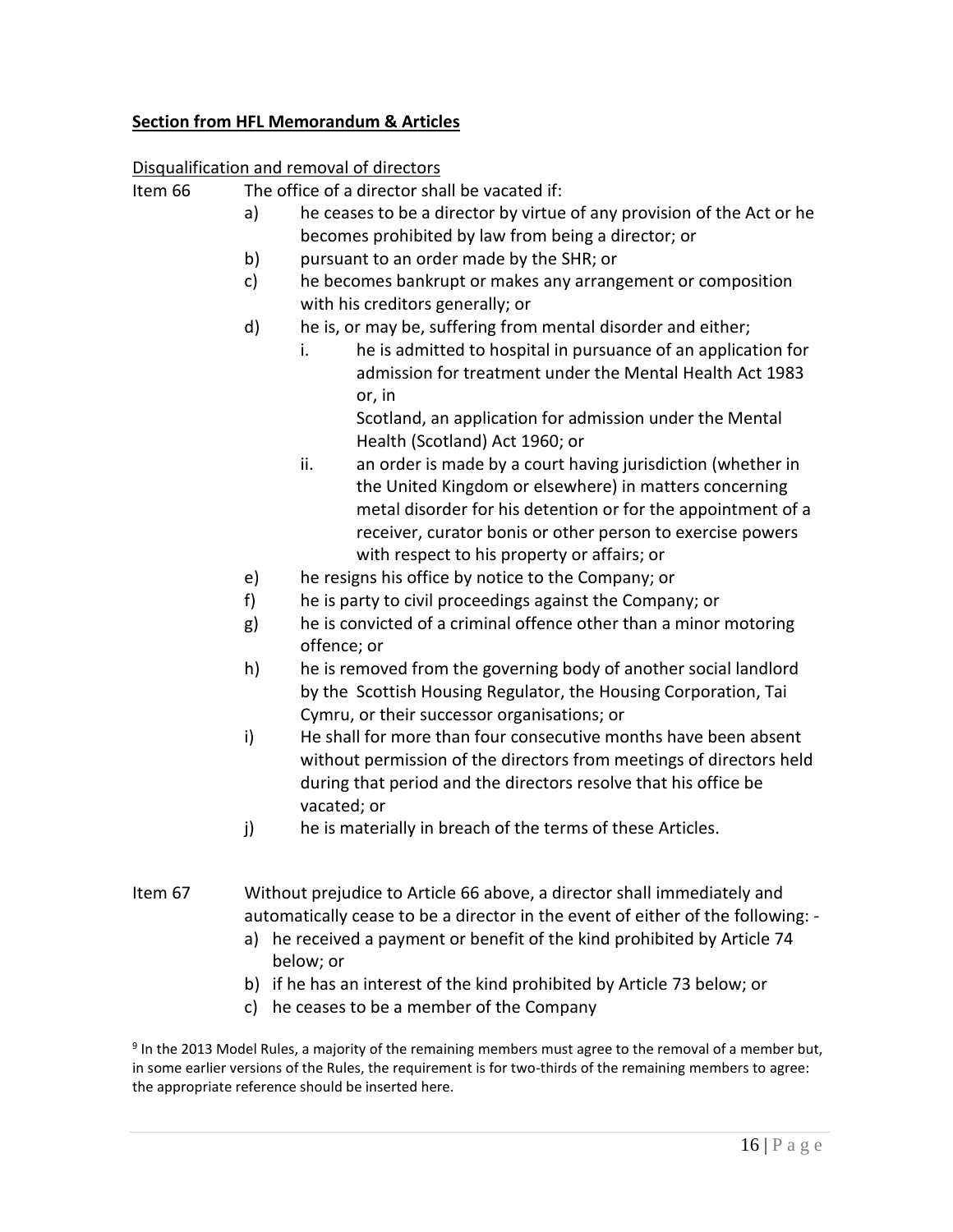- Item 73 Other than as permitted by the Articles, directors are strictly prohibited from having any interest (direct or indirect) of a financial nature in any transaction or arrangement with the Company. Such prohibited interests include (but are not limited to) and interest in the following capacities: a) personally;
	- b) as a member of a company or firm;
	- c) as a director, official or office bearer of a business trading with the Company.

#### General prohibition on receipt of payments and benefits by directors

- Item 74 Directors shall not be permitted to receive any payments or benefits (from the Company or any other person or organisation) which are not permitted:
	- a) under these Articles; and
	- b) by Schedule 7 Part 1 of the housing (Scotland) Act 2001.

#### **Action to Deal with a Breach**

- A.22 If, following investigation, a breach of the Code is confirmed, action will be taken in response. This action will reflect the seriousness of the circumstances. It may take the form of some or all of the following:
	- an informal discussion with the member concerned
	- advice and assistance on how his or her conduct can be improved
	- the offer of training or other form of support
	- a formal censure
	- a vote to remove the Member from the Governing Body
- A.23 The outcome of any investigation will be notified to the Scottish Housing Regulator.

#### **Definitions**

- A.24 Homes for Life will regard the following actions as a "serious breach" of the Code of Conduct (this list is not exhaustive):
	- Failure to act in our best interests and/or acting in a way that undermines or conflicts with the purposes for which we operate.
	- Support for, or participation in, any initiative, activity or campaign which directly or indirectly undermines or prejudices our interests or those of our service users, or our contractual obligations.
	- Accepting a bribe or inducement from a third party designed to influence the decisions we make.
	- Consistent or serious failure to observe the terms of the Code of Conduct.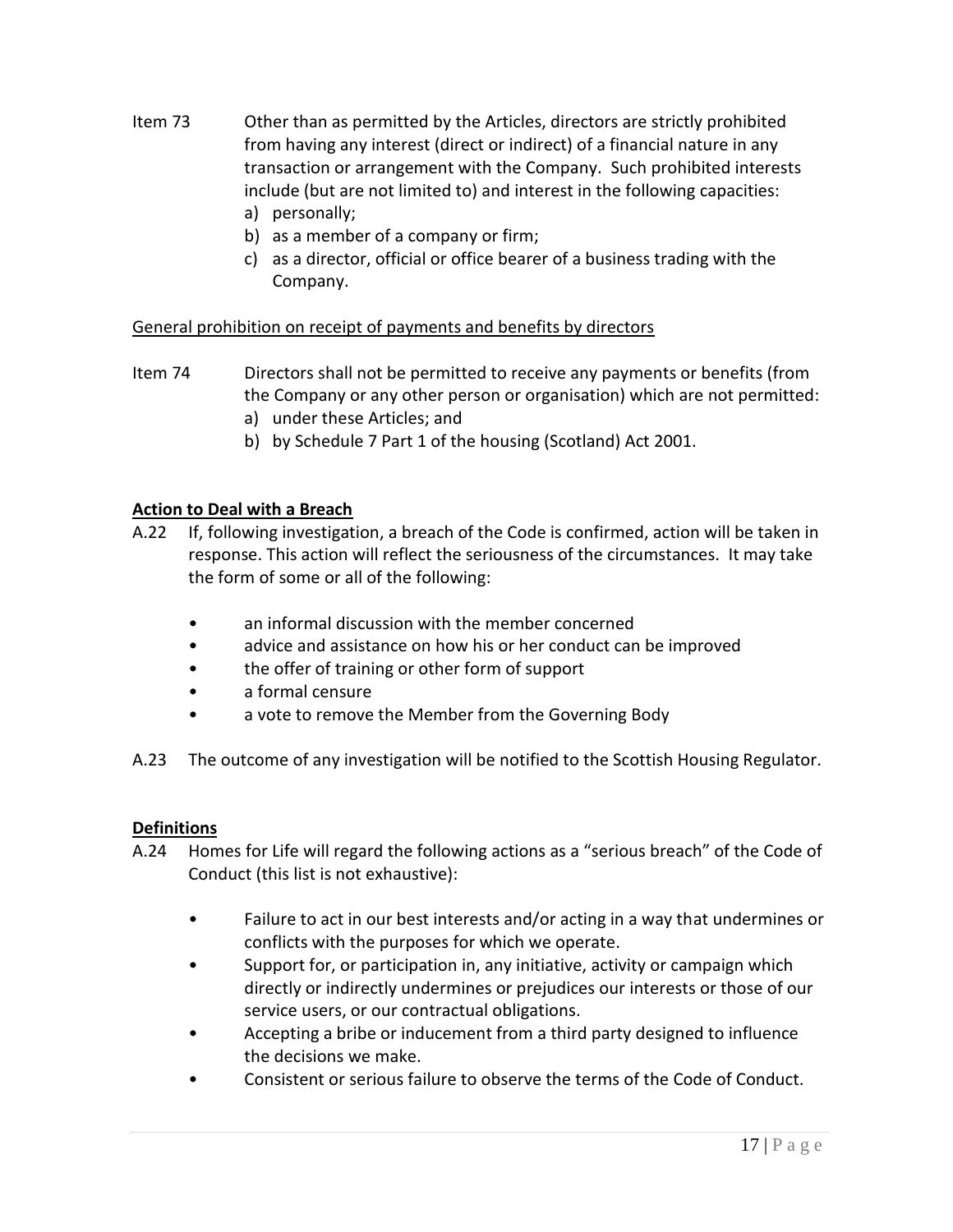## **Approval and Review**

A.25 This protocol was approved by the Governing Body of Homes for Life Housing Partnership on 30th March 2016. It will be reviewed immediately following its implementation to deal with a potential breach or not later than end March 2019 whichever is the earlier.